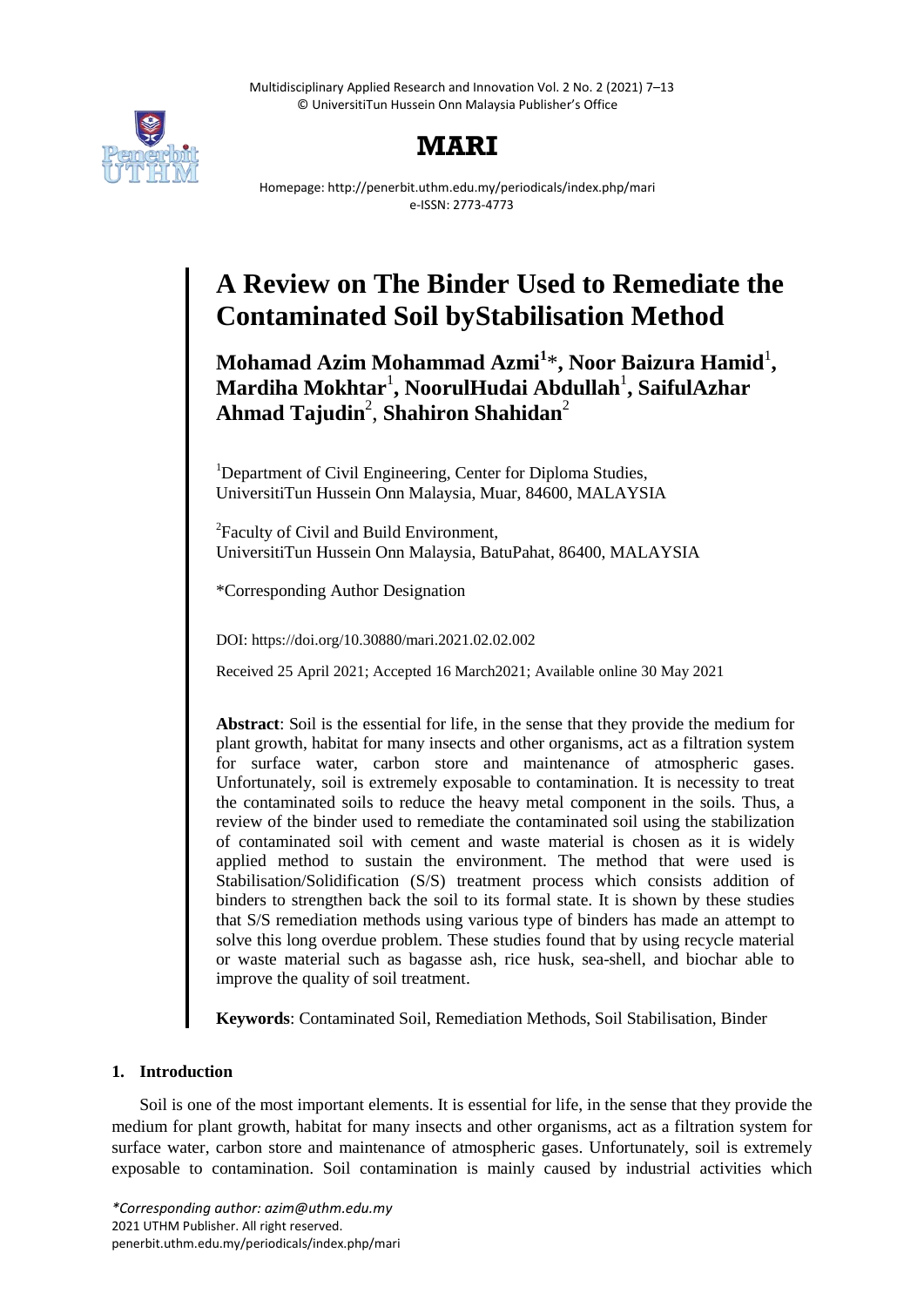generate waste and contaminants which seep into soil through direct disposal, emissions and other pathways. Soils can be contaminated with various chemical substance such fertilizers, pesticide, and other heavy metal. The thing that disrupt the most in soil is the compressive strength of the soil itself. Compressive strength is vital to withstand any load or force applied on the soil. The compressive strength of soil is important in nearly all geotechnical engineering designs because it is used for obtaining an estimate of the soil strength [1].

The protection of the environment from hazardous pollutants associated with the soils contaminated with oil is a major concerned in today's industrialized world [2]. The Department of the Environment (DOE) has described contaminated land as 'land which represents an actual or potential hazard to health or the environment as a result of current or previous use. The main factor that contribute to soil contamination is mostly because of man-made waste. Hence, it is necessity to treat the contaminated soils to reduce the heavy metal component in the soils. Thus, a review of a few binders use to remediate the contaminated soil using the stabilization of contaminated soil with cement and waste material is chosen as it is widely applied method to sustain the environment. The method that were used is Stabilization/Solidification (S/S) treatment process which consists addition of binders to strengthen back the soil to its formal state. This method is used in order to strengthen the weak contaminated soil which will be used in the construction project. Therefore, by reconstructing the formal state of the soil, any unwanted accident in the future could be prevented. This study is aiming to compare the result obtain by previous study on the binder used to remediate the contaminated soil by stabilisation/solidification method.

#### **2. Binder use in Stabilisation/Solidification Method**

In general, soil treatment becomes attention in a past few years. This is because, most of the pollution that occurs either water or air ends up in the soil. Therefore, researchers around the world are actively conducting studies related to soil remediation. Over the past few years, soil remediation using additives or binders such as cement have been widely used. However, the use of cement is said to have contributed to another pollution problem during the cement production process at the factory. Therefore, the researchers have tried various other materials to replace cement. The materials used usually have the same properties as cement. Among them, most popular are organic binders which known contain high fiber properties. In addition, the use of waste or by-product from agricultural processes. Therefore, **Table 1** summarizes the materials that have been used by researchers in treating contaminated soil by various polluting agents.

| <b>Researchers</b>                            | <b>Problems</b>                                                                                                                    | <b>Binder</b>                        | <b>Soil Type</b>               |
|-----------------------------------------------|------------------------------------------------------------------------------------------------------------------------------------|--------------------------------------|--------------------------------|
| Dauda et. al., (2018)<br>(Nigeria)            | Soils encountered seasonal volume<br>change, generally covered with                                                                | OPC $&$<br>Periwinkle Shells         | Lateritic Soil                 |
| Surjandari et. al.,<br>(2018)                 | sesquioxide.<br>Having high-water content, has low<br>strength and a large volume change.                                          | Active lime $\&$<br>Egg Shell Powder | Fine Grained<br>Soil           |
| (Indonesia)<br>Cui et. al., (2019)<br>(China) | Pulp processing during paper<br>manufacturing generates wastewater                                                                 | <b>Biochar</b>                       | Contaminated<br>wetland soils  |
| Sade eq et. al., (2015)<br>(Nigeria)          | contain polychlorinated organic<br>compund.<br>Lateritic soil is mainly made of iron<br>and aluminium compound and poor            | Bagasse Ash                          | Contaminated<br>lateritic soil |
| Okagbue, C.O. (2007)<br>(Nigeria)             | in humus which is essential for plant<br>nutrients.<br>Determination of the geotechnical<br>properties of clay soil in its natural | Wood ash                             | Clayey soil                    |

**Table 1: Summarise of binder used in soil Stabilisation Methods**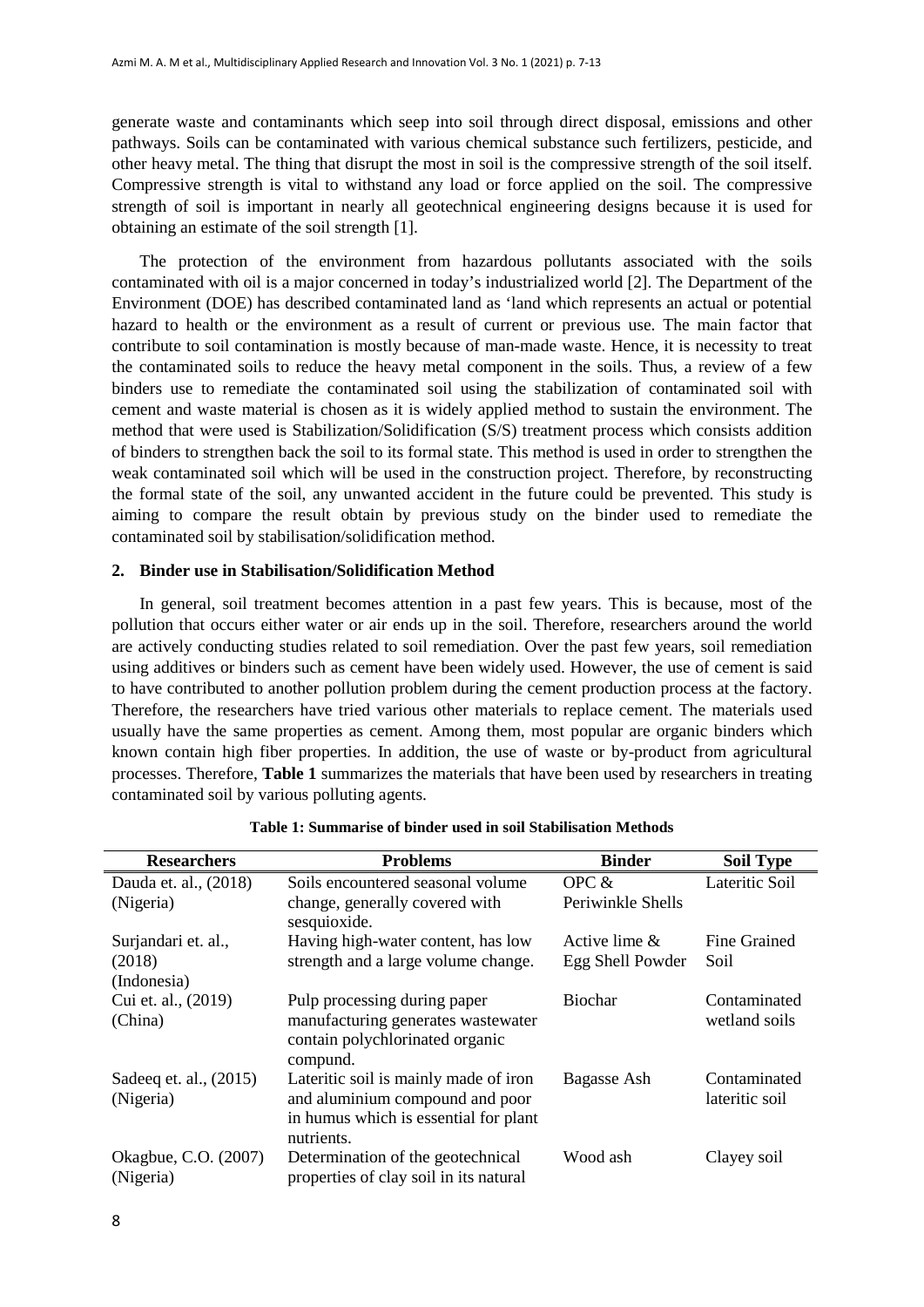|                                       | state as well as when mixed with<br>varying proportions of wood ash.                                                                              |                              |                |
|---------------------------------------|---------------------------------------------------------------------------------------------------------------------------------------------------|------------------------------|----------------|
| Andavan&Pagadala                      | Asphalt structure on poor soil sub                                                                                                                | Fly ash and Lime             | Clayey soil    |
| $(2020)$ (India)                      | grades show early bothers causing<br>the premature failure of the asphalt.                                                                        |                              |                |
| Xu, et. al., (2020)                   | Replacing cement for soil                                                                                                                         | Sintered                     | Soft soil      |
| (China)                               | stabilization because increasing cost<br>and the industry waste has been<br>increasing.                                                           | limestone ash                |                |
| Andavan&Pagadala<br>$(2020)$ (India)  | Clay soil hard to designing and<br>processing by low bearing limit, high<br>shrinkage and swell qualities and<br>high dampness defencelessness    | Fly ash and Lime             | Clay soil      |
| James (2020)<br>(India)               | Expansive soils have poor volume<br>stability in the presence of water. The<br>damage to structures built on<br>expansive soil is well documented | Sugarcane press<br>mud, lime | Expansive soil |
| Mokhtar et. al., (2016)<br>(Malaysia) | High water content soil (clay soil)                                                                                                               | Dust shells                  | Clayey soil    |
| Kuzhali& Krishnan<br>(2017)           | Remediation of the problematic soil                                                                                                               | Seashell powder<br>(SSP)     | Expensive soil |
| Liang&Wang $(2014)$<br>(China)        | Remediation of the problematic soil                                                                                                               | <b>Oyster Shell</b><br>(OYS) | Clayey soil    |

A study by Ogundipe&Oyesomi [3] shows satisfactory outcome by using an environmentally safe material known as Periwinkle Shell Powder (PSP) on remediation the instability lateritic soil. The engineering experiments were carried out on lateritic soil stabilised with additions of PSP and OPC respectively (2, 4, 6, 8, and 10%). The result showed that cement steadily increased the maximum dry density (MDD) of laterite soil from 1875 kg/m<sup>3</sup> (2%) to 2294 kg/m<sup>3</sup> (10%) respectively. This result reflects an improvement of 22% of the poor situation in the MDD condition. The average MDD for sample containing PSP was reached at 6 percent (1974 kg/m<sup>3</sup>), which reflects an improvement of 5.3 percent in soil MDD from the unstabilised condition. The optimum moisture content (OMC) rises from 13.65% to 13.83% for both stabilising agents and from 11.72% to 14.41 % for cement and PSP, respectively. The samples containing PSP reported a 5.6% increase in CBR value relative to OPC, which registered a 34% increase in CBR value. Accordingly, the study concluded that Periwinkle Shell Powder (PSP) could be considered a good stabiliser for clayey or laterite, and its uses as a stabiliser could also provide great relief to the pollution caused by its indiscriminate dumping.

In another study, Surjandari et. al., [4] investigated the effect of eggshell powder (ESP) on clay with high plasticity. The problematic soils at liquidity index of  $0 - 1.25$  are mixed with the ESP in various percentages of 0%, 10%, 15%, 20%. Several laboratory experiments were performed to analyse the effects of the mixtures, such as index properties, unconfined compressive strength and Scanning Electron Microscopy (SEM). The result shows that the liquidity index has an effect on the soil stabilized by ESP. The results of SEM tests show that the soil structure changes, it is dense on a mixture that contains 10% ESP. The researchers concluded that higher liquidity will cause to the lower of soil strength.

According to study conducted by Liqiang et. al. [5], organochlorine waste from papermaking has polluted the soil strata worldwide, and using appropriate binders such as biochar will help to improve soil pollution rate. On that purposed, a field study within 2014 to 2016 has been conducted to investigate the application of wheat (TriticumAestivum L.) straw biocharin the range of 0, 20, 40, and 60 Mg  $ha^{-1}$  to organic halogen-contaminated saline alkali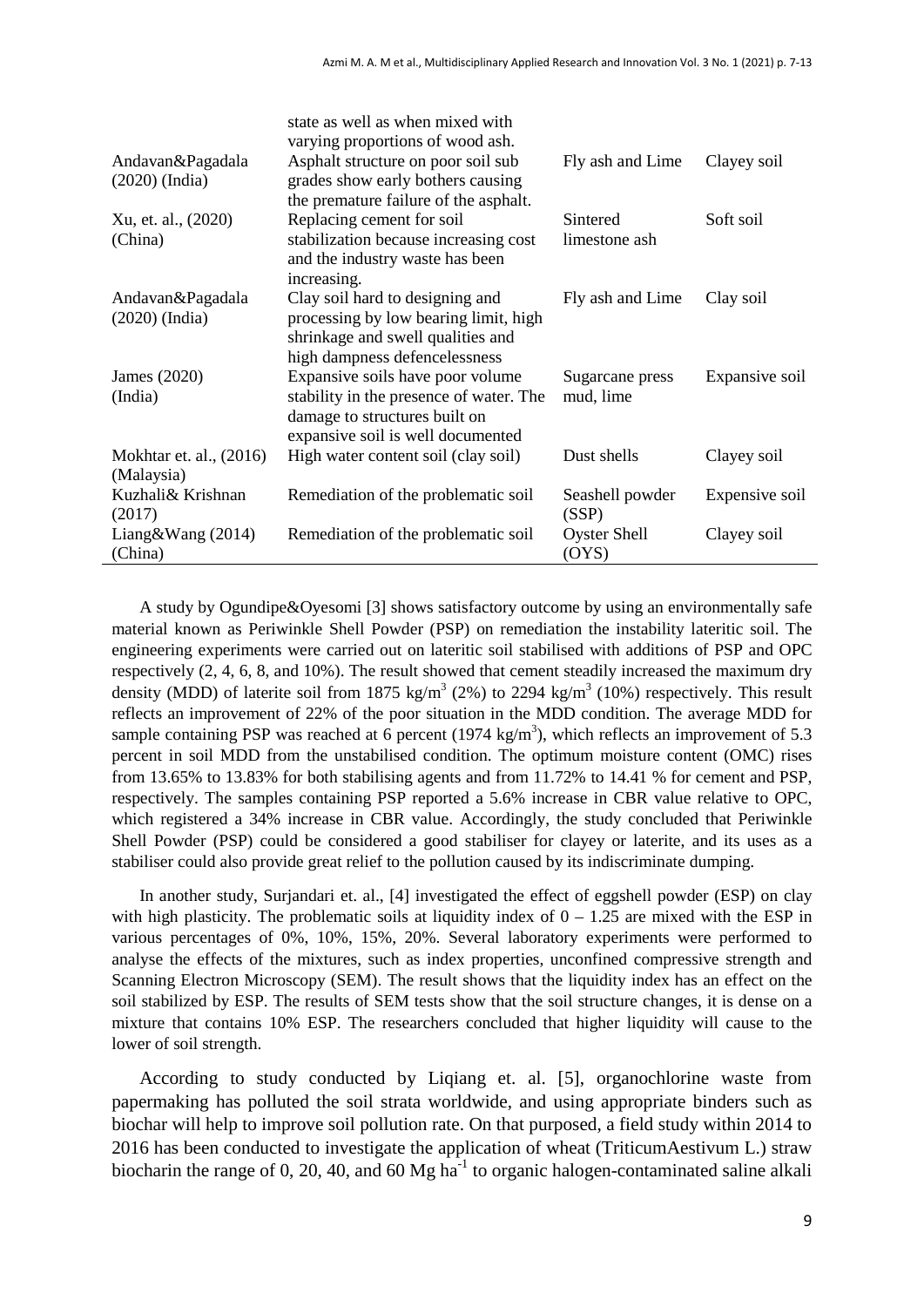soil. The aim of the study is to analyse the usage of wheat straw biochar on stabilising the polluted soil. Result indicate that by adding biochar as a binder, the concentrations of absorbable organic halogens (AOX) in the soil is reduced and extractable organic halogens (EOX) in reeds by 9–94% and 14%–51%, respectively, and subsequently increased reed biomass by 1%–25%; these changes were related to the changes in different soil properties. This study concludes that the soil properties, which is organic functional groups, surface properties, and pH, were improved following the addition of biochar, and some changes were maintained at the highest level over time.

Next, Sadeeq et. al., [6] study the behaviour of the laterite soil which is rich in iron and aluminium oxides, formed by weathering of igneous rocks in moist warm climates. It is composed mainly of iron and aluminium compounds and poor in humus and essential plant nutrients such as phosphorus, nitrogen and potassium, but may contain large amount of quartz and kaolin. The study evaluated the effect of bagasse ash on the California bearing ratio of lateritic soil. The testing is done by mixing the soil with bagasse ash by 0, 2, 4, 6 and 8 % of total weight of dry soil and contaminating with used oil by 0, 2, 4, and 6 % of the weight of dry soil. The result shows that the liquid and plastic limits increased from 36.32 and 21.30 % respectively to peak values of 38.00 and 21.54 % at 2 % bagasse ash content for all oil contents. The maximum dry density (MDD) of the soil increased from 1.48 Mg/m3 for the control soil samples to peak value of 1.49 Mg/m3 at 8% bagasse ash content for all oil contents. The Optimum Moisture Content (OMC) increased at 18.5 % for the control soil samples and 19% for 2% and 4% bagasse ash contents and decreased at higher percentage of bagasse ash used. It can be conclude that the maximum dry density of the soil increased with increase in both oil and BA contents and Oil contamination resulted in reduced strength in lateritic soils and therefore, contaminated soils should be avoided in use as construction materials.

Furthermore, a study by Okagbue [7] shows that went using wood ash, the evaluation involved assessing the geotechnical properties of clay soil in its natural state as well as when combined with different wood ash proportions. This measured the ability of the wood ash to stabilise clay soil. The parameters tested included the particle size distribution, specific gravity, Atterberg limits, compaction characteristics, California bearing ratio CBR and the compressive strength. The CBR and strength tests were repeated after 28-day curing of the treated samples. Results showed that by incorporating wood ash, the geotechnical parameters of clay soil were significantly improved. The plasticity was decreased by 35%, while the CBR and strength increased by 23–50% and 49–67% respectively. The highest CBR and strength values were achieved at 10% wood ash mixed. The analysis shown that the curing periods has increased the strength of the clay treated with wood ash. Nevertheless, the increase in strength was short-lived as the strength decreased rapidly after 7–14 days. This finding indicate that while wood wash provides some of the beneficial effects of lime in the stabilisation of soil, such as plasticity and swelling reduction, enhanced workability and increased strength, it is unlikely to be a substitute for lime as the gain in strength is short-lived.

A study conducted by Andavan&Pagadala, [8] on the profligate soil properties examine the additional substances of lime and fly ash in soil are shown satisfactory result. The lime stand-alone has customarily been utilised in mud bearing cause a very strong soil. While, the used of fly powder and lime on the geotechnical qualities of mud fly fiery debris and earth lime blends was examined by conducting standard Proctor compaction tests, the tests were executing according to Indian Standard specifications. The analysis shows that the strengths of lime and fly ash stabilised soil after 7 and 28 days are greatly increased by increased density and compaction, but the optimum lime to fly ash ratio is influences in significant. As a conclusion, the decrease in strength is approximately proportional to the decreasing percentage of solids.

According to the study conducted by Fei et. al., [9], the enormous demand for soil stabilisation in cement intensifies the carbon footprint on the environment, which can be eased by replacing cement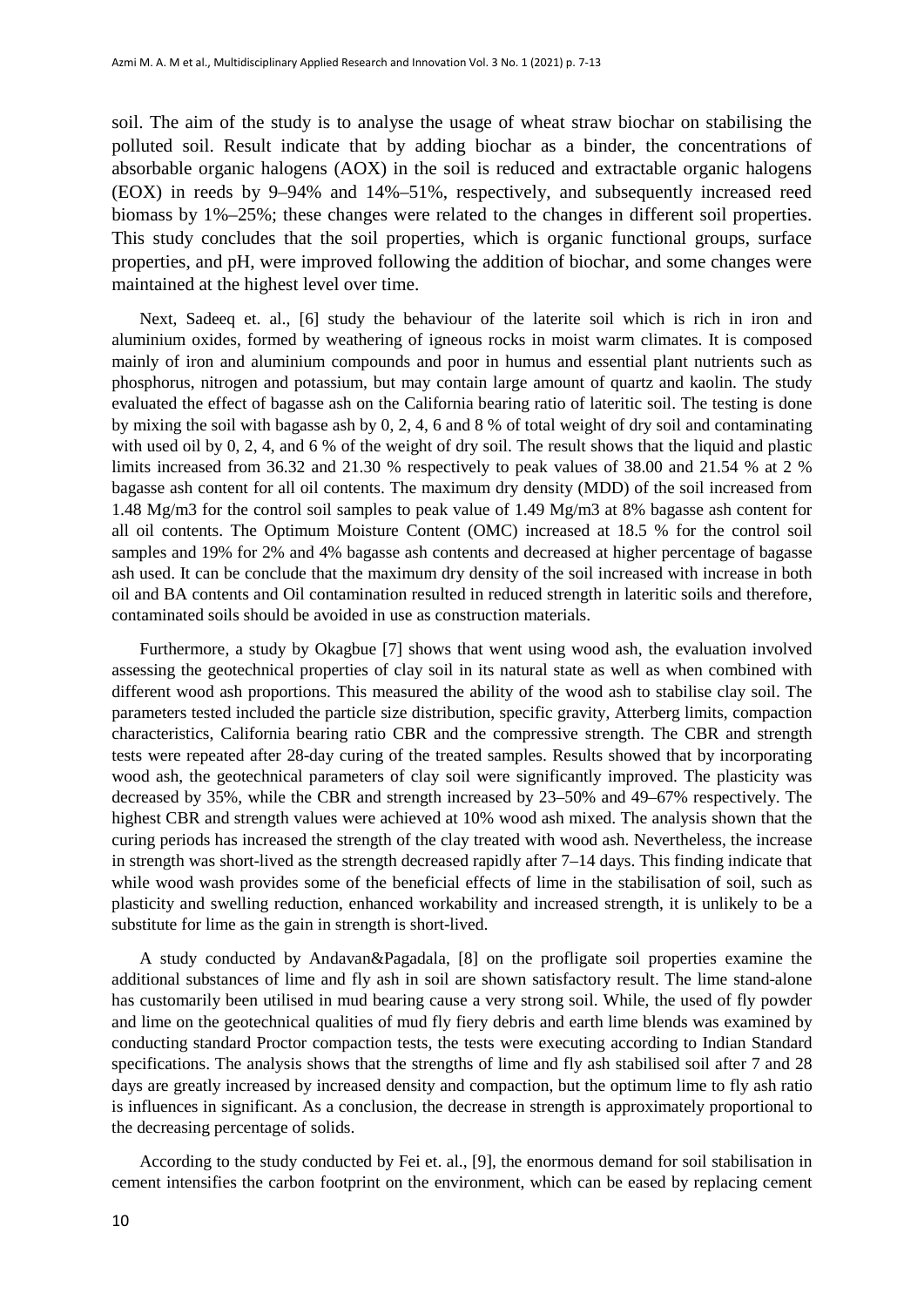with supplementary cementitious materials (SCMs). The study use sintered limestone ash (SLA) which is a waste from the steel industry. The main objective of this study is to investigate the feasibility of replacing cement for soil stabilisation. Laboratory testing such as laser particle sizer, scanning electron microscopy-energy dispersive spectroscopy (SEM- EDS), X-ray diffraction (XRD), thermogravimetry (TG), and X-ray fluorescence (XRF)for sample with the SLA was revealed to process a certain reactivity to hydrations. The mass fraction of cementitious materials like cement and SLA was regulated to 10 % of the total dry mass of solids to prepare the stabilized soils, and in another batch of samples the SLA was substitute the cement content of 0%, 5 %, 10%, 15 %, 20%, 50%, 80% and 100%. The UCS testing for all sample shows significant improvement in soil strength where the compactability and hydraulic conductivity performance of the stabilised soils were enhanced with increasing SLA replacement ratios.

According to the study conducted by Andavan&Pagadala, [10], the water properties in the soil are a common problem in soil stabilisation and cause the difficulties to design any structure on clay soil due to high shrinkage, low bearing limit, swelling qualities and high defencelessness in humidity. The stabilisation of this soil using additive which is lime are used to enhance the strength. Lime is locally accessible for the investigation and through this research method, the stabilised soil was tested using optimum moisture content, unconfined compression test, direct shear test, liquid limit and plastic limit, and moisture content with the introduction of fly ash as supplementary binder. The results show that the liquid limit has been increases by adding of fly ash by 20%, where plastic limit has been decreases by adding of fly ash up to 20%. It shows that lime fly ash stabilised soil after 7 and 28 days are greatly increased with the increased density and compaction, but the optimum lime to fly ash ratio is influences in significant.

In another study, James, [11] investigate the ability of sugarcane pressing mud (PM) as a secondary additive to lime content for expansive soil stabilisation. The soil properties like plasticity, shrink-swell behavior, unconfined compressive strength (UCS), mineralogical and microstructural characteristics have been investigated. In this study, the soil was stabilised using 7% lime and achieved the optimum strength. The lime was than substitute with different percentage of sugarcane pressing mud (PM) varied in ratio 0.25% to 2%. The result from the unconfined compressive strength test shows that the sample containing PM resulted in a substantial improvement in 7 days of curing period and a notable increase in lime-stabilized soil (LSS) strength at 28 day of curing period. The studies conclude that the application of PM, while being a substance of organic origin, does not induce any adverse changes to the soil properties as well as to the plasticity quality of the stabilised soil.

In another study conducted by Mokhtar et. al., [12], the laboratory experiment on dust shell as an admixture has been extensively used for the improvement of soft clay soils, in enhancing the shear strength and limiting the deformation behavior. The dust shell is an alternative cheaper admixture agent to partially replaced cement in soil stabilisation. The stabilised samples were prepared by mixing the kaolin with 5 % cement and various percentage of dust shell. The testing that been conducted include Atterberg limits, maximum dry density (MDD), optimum moisture content (OMC) and unconfined compressive strength (UCS). Result shows that the addition of dust shell slightly increases the maximum dry density and reducing optimum moisture content. In addition, the unconfined compressive strength of 5% cement-treated with dust shell samples increases with an increase of the amount of dust shell. This study indicates that cement-dust shell has a potential as an alternative soft soil stabilizer in soft soil stabilization with highlight the economic and environmental friendly material utilize.

Kuzhali& Krishnan, [13] use sea shell powder to improve the strength of black cotton soil. As the black cotton soil known as an expansive soil which is basically susceptible to volumetric changes with the changes in moisture, it is possible to use a binder to improve their strength. The result indicates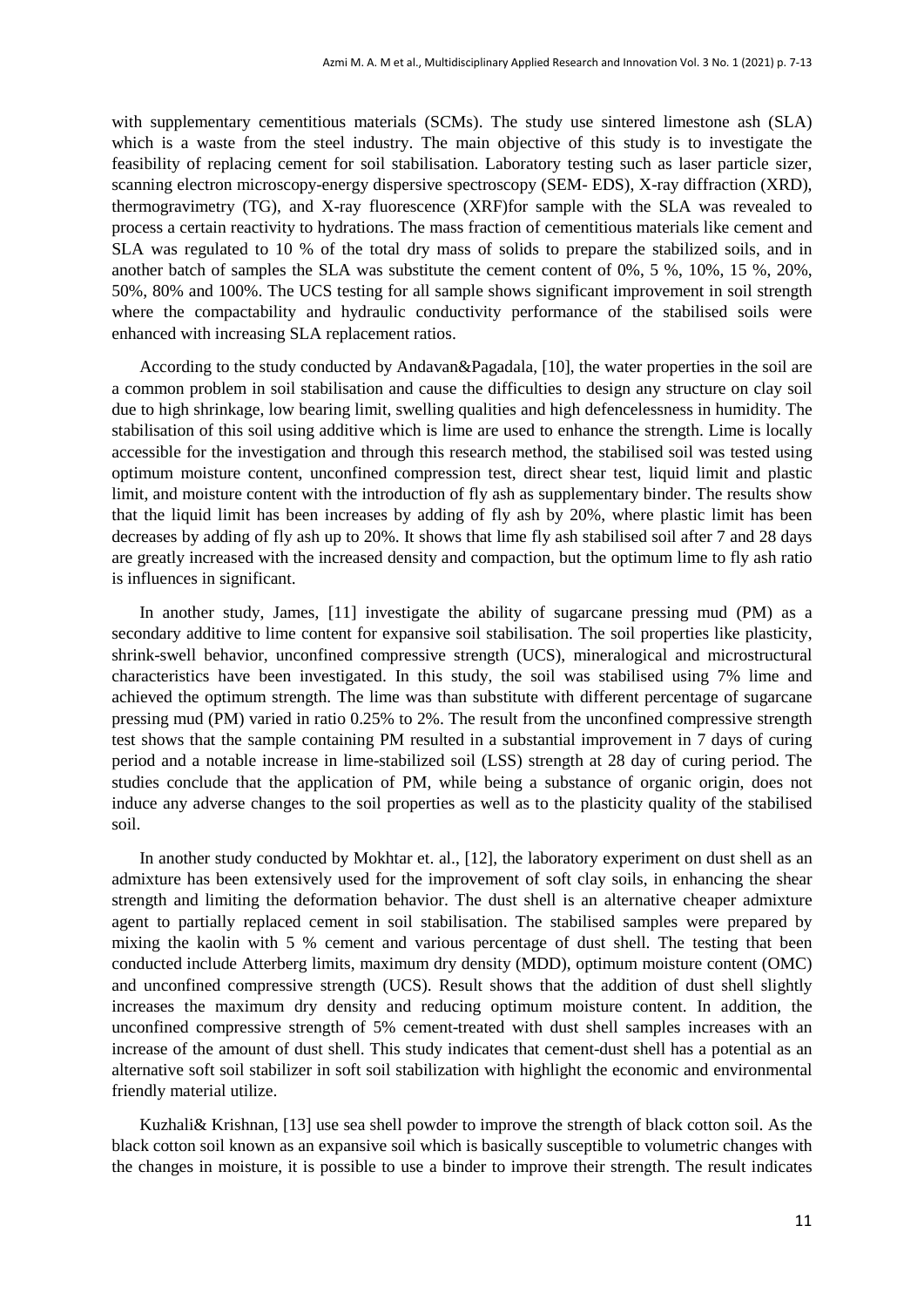that there are a significant increased on the unconfined compressive strength of black cotton soil by adding sea shell powder as admixture. The study conclude that by adding sea shell as binder in black cotton soil, the unconfined compressive strength has been increased.

In another study, Liang & Wang [14] use Oyster Shell as a cementing material in remediated the problematic soil. The study aim to investigate the potential of pulverized oyster shell which is rich in calcium, when mixed with fly ash and soil. The cylindrical compacted soil and cubic lime specimens with different proportions of the shells and fly ash are prepared to test their strength. Soil, which is classified as clay with low plasticity (CL) in the USCS system, commercialized pulverized oyster shell, F-type fly ash, and lime are mixed in different weight percentages. Five sample groups prepared containing soil and lime specimens. The lime cubes are mix with 0.45 W/B ratio and the cylindrical soils are compacted under the standard Proctor compaction process with 20% moisture content. The results show that increment of shell quantity result to lower strength on both the soil and lime specimens. In a 56-day of curing, the compressive strength of the lime cubes containing fly ash increases evidently while those carrying the shell get little progress in strength. The soil specimens containing fly ash gradually gain strength as curing proceeds. It suggests that mixtures of the shell and fly ash do not process any Pozzolanic reaction nor help to raise the unconfined strength of the compacted soil through the curing.

# **3. Conclusion**

Industrialization and urbanisation are the two main causes of the increasing contamination of soils and sediments. Contaminated soils and sediments have negative effects on the characteristics of the soil/sediment type itself, resulted to the mineralisation and accumulation of contaminant. Stabilization/Solidification (S/S) is a method that involves mixing of waste with binders to reduce the volume of contaminant in soil by any means of physical and chemical characteristics to convert waste in the environment that goes to landfill or others possibly channels.

The fast- growing world of industrialization today certainly emit a lot of contaminant that can disrupt the quality of soil. To ensure that these problems can be reduced and finally be solved, a systematic prevention method should be done by the government or any responsible authorities. It is shown by these studies that that S/S remediation methods using various type of binders has made an attempt to solve this long overdue problem. These studies found that by using recycle material or waste material such as bagasse ash, rice husk, sea-shell, and biochar able to improve the quality of soil treatment. Overall, it can be conclude that most of the additives used are able to help in improving the treatment of contaminated soil. Therefore, the functions and results obtained from the use of these additives are seen to be different depending on the objectives of the study conducted.This founding also means that the industry able to use sustainable and environmentally friendly material for remediation method.

## **Acknowledgement**

The authors would also like to thank the Department of Civil Engineering, Center for Diploma Studies, UniversitiTun Hussein Onn Malaysia for its support.

### **References**

- [1] Tajudin, S. A. A., Marto, A., Azmi, M. A. M., Madun, A. &Abidin, M. H. Z. (2015) Utilization of sugarcane BagAsse ash for stabilization/solidification of lead-contaminated soils. JurnalTeknologi, 77(11) pp. 119-125.
- [2] Hasan, H., Dang, L., Khabbaz, H., Fatahi, B. and Terzaghi, S., 2016. Remediation of expansive soils using agricultural waste bagasse ash. Procedia engineering, 143, pp.1368- 1375.